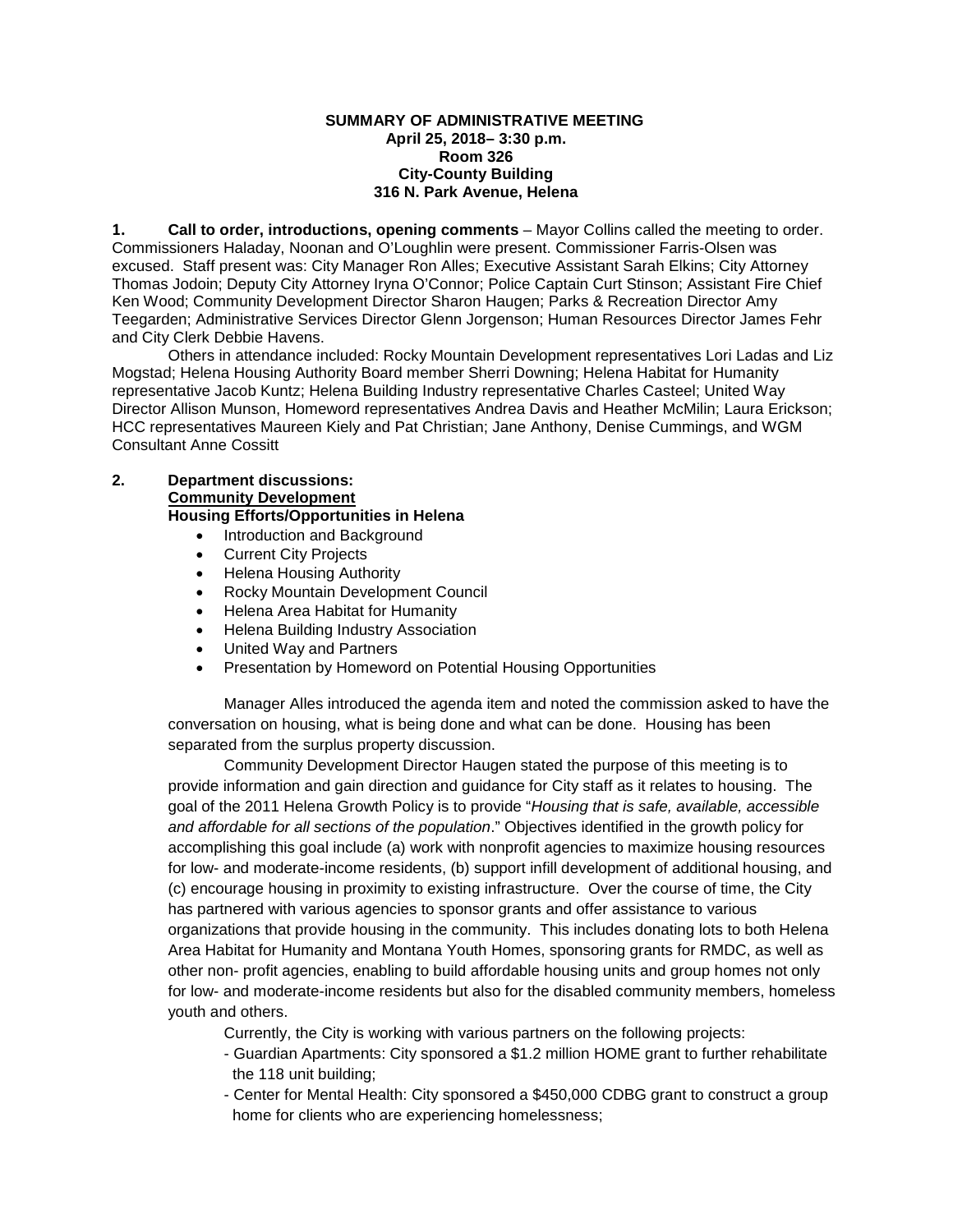- Helena Housing Authority: City is working on a CDBG Planning grant to complete a review/CIP for housing authority properties; and
- Neighborworks Great Falls /Helena Area Habitat for Humanity: City is working on submitting a CDBG Small-Scale Single-Family Housing Rehabilitation grant.
- The City is also a partner in the efforts for completing the Tri-County Housing Needs Assessment that will be finalized later this year. A copy of the preliminary results were given to the commission.

Representatives from the housing providers in the greater Helena community, who will present information regarding their current and future efforts in the community. In addition to the presentation by the local housing providers, there will be a presentation from Homeword, Inc. (headquartered in Missoula). Their mission is to use "*sustainable methods to provide safe, healthy homes people can afford and strengthens community through housing counseling and education for those in need."* Homeword staff completed projects in Billings, Bozeman, Great Falls, Lewistown, and Missoula. Homeword representatives will be providing information on some of their projects in these communities and speaking about potential partnerships/project in the Helena area.

Director Haugen also referenced the Tri-County Needs Assessment Survey preliminary results.

• Helena Housing Authority – Sherri Downing, HHA Board member gave the history of Helena Housing Authority and the services provided. HHA has partnered with the city in the past and hopes to again. She addressed the clients served by HHA and the continued need in the community. HHA is working to assist people to obtain housing, both Section 8 vouchers and public housing. The biggest challenge is preserving and renovating the current facilities. Currently working with city on a CDBG to complete a review/CIP for housing authority properties. A packet of information on HHA was given to the commission for their review.

Manager Alles noted the city has assisted the HHA for the reconfiguration of Stewart Homes, which is ready to go once funding has been identified.

> • Rocky Mountain Development Council – Liz Mogstad, Director of Housing, reported RMDC has been involved in eight tax credit projects. RMDC in the past has targeted senior living projects and will continue to pursue housing projects. On June  $4<sup>th</sup>$ , RMDC will submit an application to the State Board of Housing for a new development; which will target both families and seniors. If successful there will be partnering opportunities with the city.

Commissioner O'Loughlin asked if RMDC has submitted this project for funding in the previous years. Ms. Mogstad stated not this specific project; they have submitted the last two years for senior development.

Commissioner Noonan asked if there is something, as an individual commissioner, he could do to support RMDC's application. Ms. Mogstad stated letters of support would be great and if anyone wanted to attend the June  $4<sup>th</sup>$  presentation; that too would show support.

Commissioner O'Loughlin asked how many units are being proposed. Ms. Mogstad stated there are 80 units being proposed and the identified property is at the corner of Brady and Henderson Avenue.

> • Helena Area Habitat for Humanity – Jacob Kuntz, Executive Director spoke on the services provided by Habitat for Humanity. In Helena, 32 homes have been built in the last 22 years. There was a "wall raising" event held today for six new units that will be built in 2018 and hopefully another eight new units will be built in 2019. Mr. Kuntz spoke of the various funding sources Habitat has received and can provide to the community. It is important to partner with all organizations. There is now a home repair component of Habitat for Humanity and they work closely with RMDC through the weatherization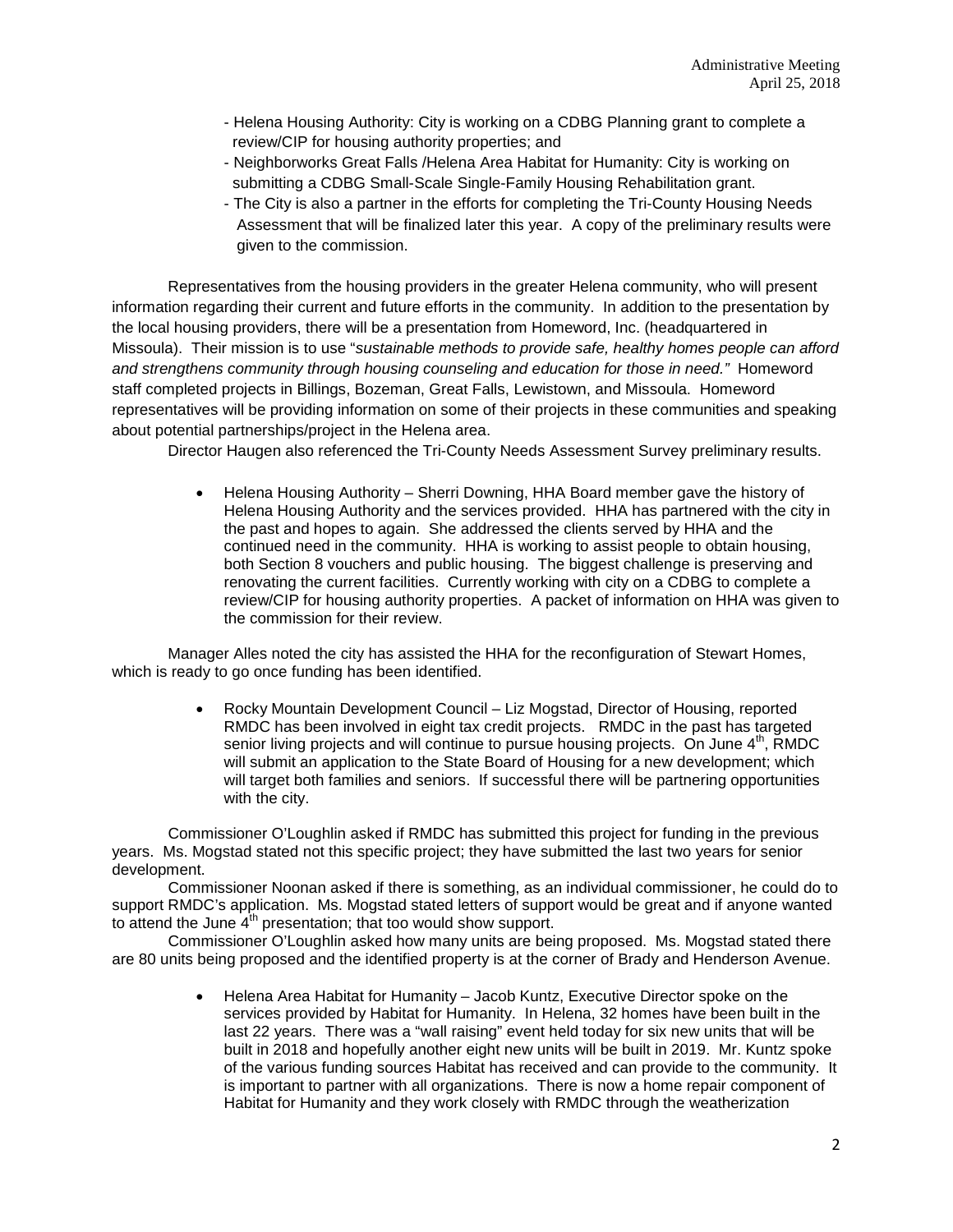program. There is a real need for debt management and credit counseling for potential home owners and Habitat is currently working with partners to accomplish this.

Commissioner O'Loughlin asked what the average income level is served by Habitat for Humanity. Mr. Kuntz stated they serve the 30 to 80 percent of median income households. This qualifies a lot more people to participate in the program.

- Helena Building Industry Association Charles Casteel, HBIA Board member, spoke of the importance to create strong relationships with the city and other partners in the city and to be part of the solution on affordable housing.
- United Way and Partners Allison Munson updated the commission on United Way's role in bringing everyone to the table to find solutions to community issues. Ms. Munson spoke on the Helena Resource Advocates and the role they are taking in the community that are addressing bed bugs, landlord/tenant relations, and using the Housing First model to address the homeless in the community. United Way is committed to partnering with others to continue working on solving the homeless issue.
- Presentation by Homeword on Potential Housing Opportunities Andrea Davis and Heather McMilin gave a PowerPoint presentation on Homeword and spoke of the many opportunities and funding sources that are available to address affordable housing in Montana. They also addressed the importance of partnerships and working with local governments.

Ms. McMilin encouraged the commission to support RMDC's application for the multi-family housing development by sending letters of support or attending the June 4<sup>th</sup> presentation.

Commissioner O'Loughlin asked if there are any thoughts on the whole dynamic of low income expiring tax credit projects. It doesn't seem to be an issue in Helena, for the short term but potentially will become one in the next decade. What have other communities done as the projects have expired out of the tax credit program; how did they keep the project low income housng. Ms. Davis stated expiring tax credit projects are a concern and preserving affordable housing is just as important as the development. She used the Creekside Development in Missoula as an example of where Homeword purchased the development to keep it as affordable housing when the tax credit expired. There are different types of housing financing available to assist in preserving housing projects and keeping them as low income. Ms. Davis gave several examples of financing that Homeword has used to purchase and preserve low income housing.

Liz Mogstad stated the current tax credit projects in Helena are either owned or managed my RMDC or the Helena Housing Authority and have at least 15-years before they expire. As long as RMDC owns the properties, they will remain affordable.

Commissioner O'Loughlin asked if the city of Missoula had a role in the development of the land trust. Ms. Davis stated not in the form of any jurisdictional area. Due to the size of the cities, Great Falls, Missoula and Billings all receive their own CDBG funding and the staff in Missoula has granted funds to the Land Trust. In addition, the city of Missoula has their own housing department that will monitor the deed restrictions.

Ms. Davis explained the Land Trust is a non-profit that by agreement agrees to hold ownership of the piece of property that then removes the property costs of a development and makes the house/development affordable.

Jacob Kuntz stated land acquisition is an issue; he continues to explore all options to develop single and multi-family developments.

Commissioner O'Loughlin asked if there are any thoughts on homeownership design; what are the demands for housing and how do they coordinate with city zoning and development regulations. .As a board member of Neighborworks of Montana, she recognizes the challenges there are to actually being able to build a house that is affordable when there are specific requirements.

Director Haugen noted this question has been asked of the consultant who is working on Downtown TIF District and she will address any barriers that impact building affordable housing ,